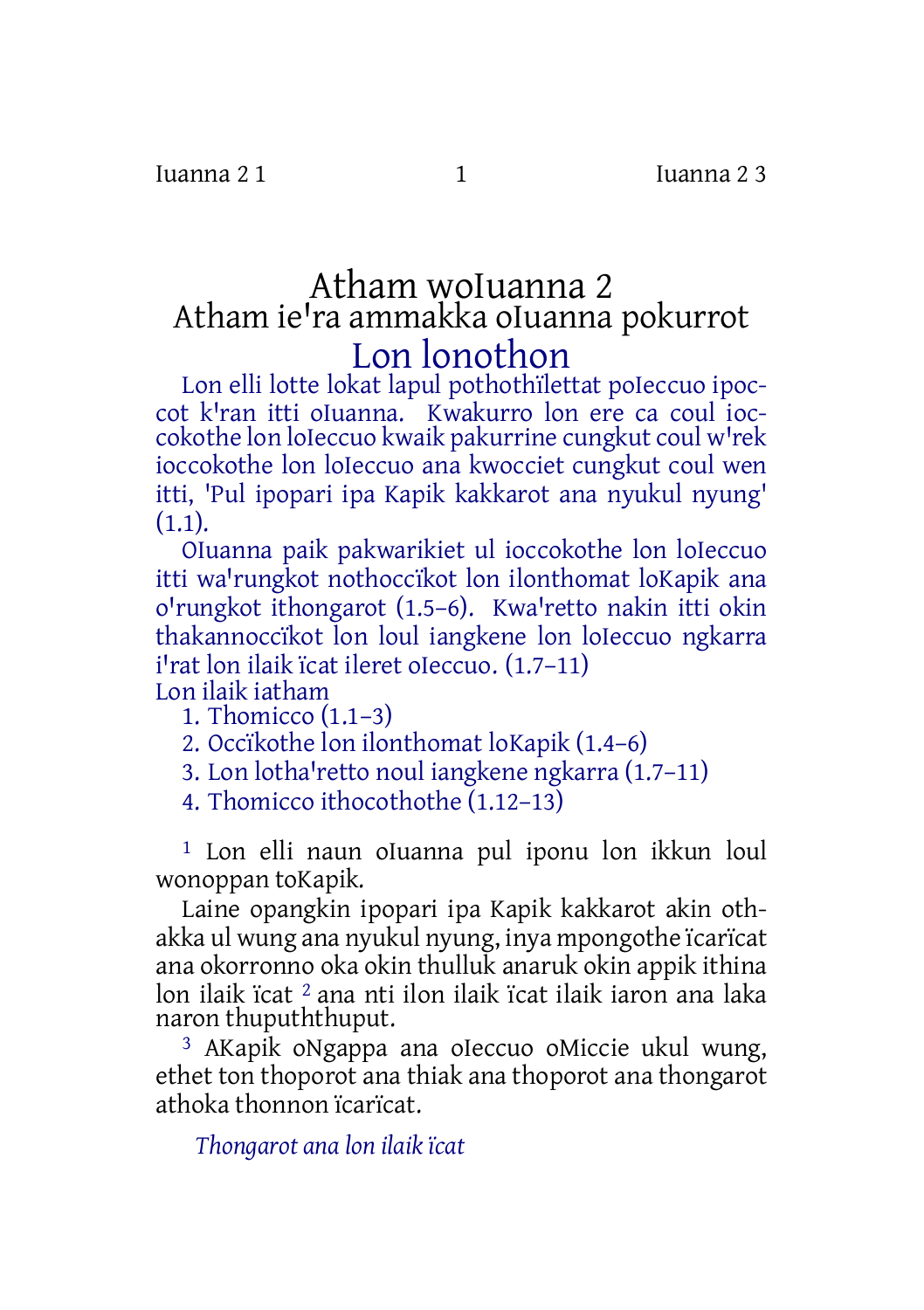4 Lopirierin noka cannan akka mpiothe nyukul nyon inyarran inyanon thaik ilon loIeccuo, nyaik nyammakot lon ilaik ïcat ammakka oNgappa pi'retheron itti oron thakkot. 5 Ana inenni pangkin ipopari, mpaik pakannokurrinung lon l'rek ilie loKapik, anaruk ilaron thaththonat nci nomun. Mpaik pipittot non itti oron thangarot appik. 6 Ana thongarot itti oron thaccïkot lon ila oIeccuo i'ret ton. Ammakka onon thoccïkothe nci nomun itti lon lung itti onon thikkoik ithongarot.

7 Ul ionu karra ana iakannangkot itti oIeccuo oMiccie paat ngka kopul iponyi waat woppot ana woppathe nocapu ncik appik. Pul ammakka emprïk ponu karra ana kw'rat lon loMiccie. <sup>8</sup> No'rumoik othakka itti annokorronno uret ngre cik ianon thorekot anaruk aKapik okkenon kicce. 9Okkwi ipaik pakannommakot thongkene thoMiccie ana kwaik pakkot lon loka, kwella Kapik ana okkwi ipaik pammakot thongkene thoMiccie kwonu Oththan ana ukul. 10 Okkwi ipakannangkot thongkene enthi, kirrinni onekothok tuan ana manna ikkiek cik. 11 Okkwi ipikkierok cik kwongothe lon lung ana okin thakkettet lon lung ilokithak akin aththut.

## *Lon ilacothot*

12 Mponu loppot ila mpongothe itti mpakurrinenon anaruk mpakannangkot itti mpakurrot noka'rmacak. Mponu nocïkït itti mpathomïrïkot non anerekanthet non othakka itti aron opira noka cannan appik. 13 Nyukul nyopangkang ipopari ipa Kapik kummot nti iul akin othakka thung nthaik thamicco non.